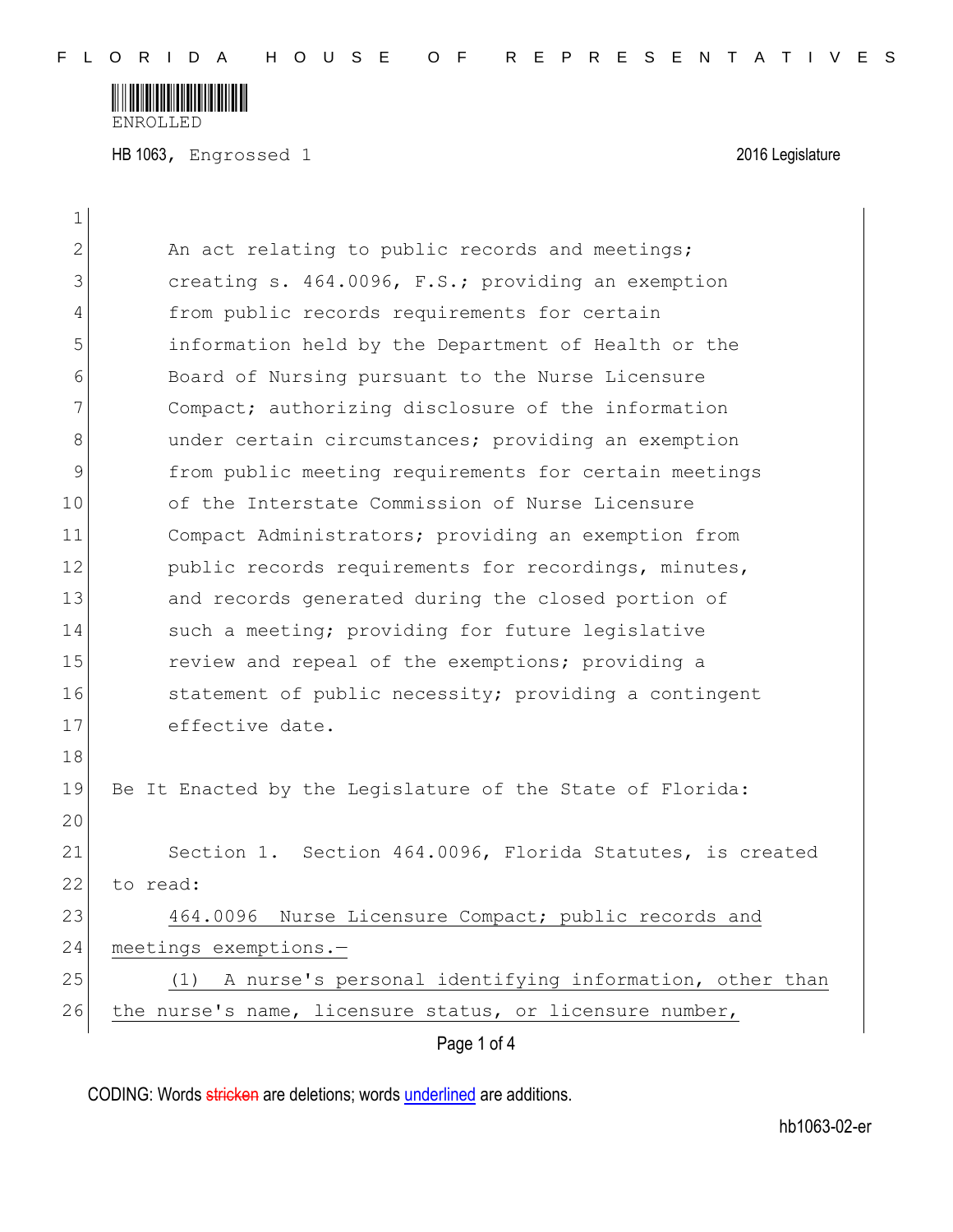

ENROLLED

HB 1063, Engrossed 1 2016 Legislature

| 27 | obtained from the coordinated licensure information system, as     |
|----|--------------------------------------------------------------------|
| 28 | defined in s. 464.0095, and held by the department or the board    |
| 29 | is exempt from s. $119.07(1)$ and s. $24(a)$ , Art. I of the State |
| 30 | Constitution unless the state that originally reported the         |
| 31 | information to the coordinated licensure information system        |
| 32 | authorizes the disclosure of such information by law. Under such   |
| 33 | circumstances, the information may only be disclosed to the        |
| 34 | extent permitted by the reporting state's law.                     |
| 35 | (2) (a) A meeting or portion of a meeting of the Interstate        |
| 36 | Commission of Nurse Licensure Compact Administrators established   |
| 37 | under s. 464.0095 at which matters specifically exempted from      |
| 38 | disclosure by federal or state statute are discussed is exempt     |
| 39 | from s. 286.011 and s. 24(b), Art. I of the State Constitution.    |
| 40 | (b) Recordings, minutes, and records generated during an           |
| 41 | exempt meeting are exempt from s. 119.07(1) and s. 24(a), Art. I   |
| 42 | of the State Constitution.                                         |
| 43 | (3) This section is subject to the Open Government Sunset          |
| 44 | Review Act in accordance with s. 119.15 and shall stand repealed   |
| 45 | on October 2, 2021, unless reviewed and saved from repeal          |
| 46 | through reenactment by the Legislature.                            |
| 47 | Section 2. (1) The Legislature finds that it is a public           |
| 48 | necessity that a nurse's personal identifying information, other   |
| 49 | than the nurse's name, licensure status, or licensure number,      |
| 50 | obtained from the coordinated licensure information system, as     |
| 51 | defined in s. 464.0095, Florida Statutes, and held by the          |
| 52 | Department of Health or the Board of Nursing be made exempt from   |
|    | Page 2 of 4                                                        |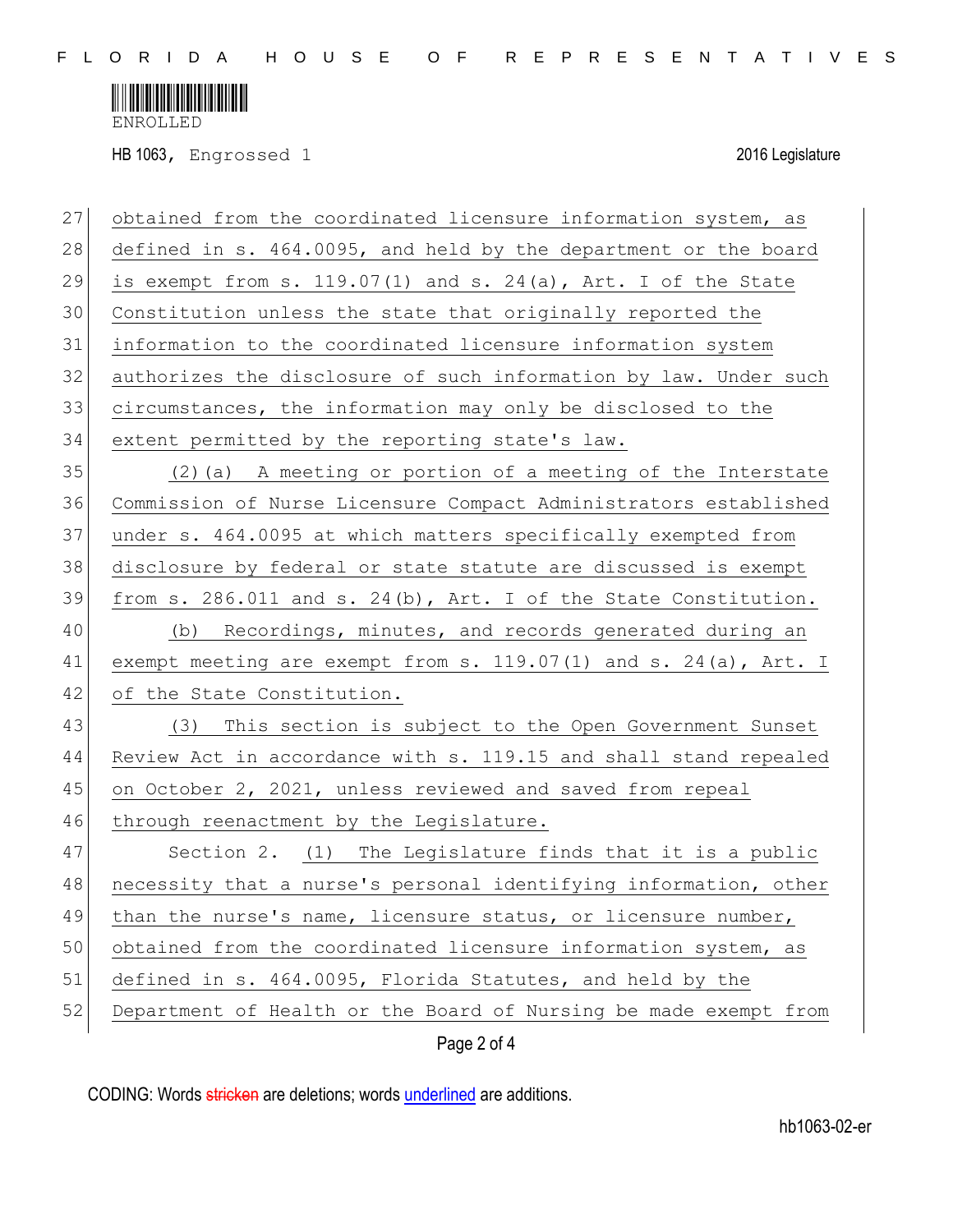

ENROLLED

HB 1063, Engrossed 1 2016 Legislature

| 53 | s. 119.07(1), Florida Statutes, and s. 24(a), Article I of the   |
|----|------------------------------------------------------------------|
| 54 | State Constitution. Protection of such information is required   |
| 55 | under the Nurse Licensure Compact, which the state must adopt in |
| 56 | order to become a party state to the compact. Without the public |
| 57 | records exemption, this state will be unable to effectively and  |
| 58 | efficiently implement and administer the compact.                |
| 59 | (2) (a) The Legislature finds that it is a public necessity      |
| 60 | that any meeting or portion of a meeting of the Interstate       |
| 61 | Commission of Nurse Licensure Compact Administrators established |
| 62 | under s. 464.0095, Florida Statutes, at which matters            |
| 63 | specifically exempted from disclosure by federal or state        |
| 64 | statute are discussed be made exempt from s. 286.011, Florida    |
| 65 | Statutes, and s. 24(b), Article I of the State Constitution.     |
| 66 | (b) The Nurse Licensure Compact requires any meeting or          |
| 67 | portion of a meeting in which the substance of paragraph (a) is  |
| 68 | discussed to be closed to the public. Without the public meeting |
| 69 | exemption, this state will be prohibited from becoming a party   |
| 70 | state to the compact. Thus, this state will be unable to         |
| 71 | effectively and efficiently administer the compact.              |
| 72 | The Legislature also finds that it is a public<br>(3)            |
| 73 | necessity that the recordings, minutes, and records generated    |
| 74 | during a meeting that is exempt pursuant to s. 464.0096, Florida |
| 75 | Statutes, be made exempt from s. 119.07(1), Florida Statutes,    |
| 76 | and s. 24(a), Article I of the State Constitution. Release of    |
| 77 | such information would negate the public meeting exemption. As   |
| 78 | such, the Legislature finds that the public records exemption is |
|    | Page 3 of 4                                                      |